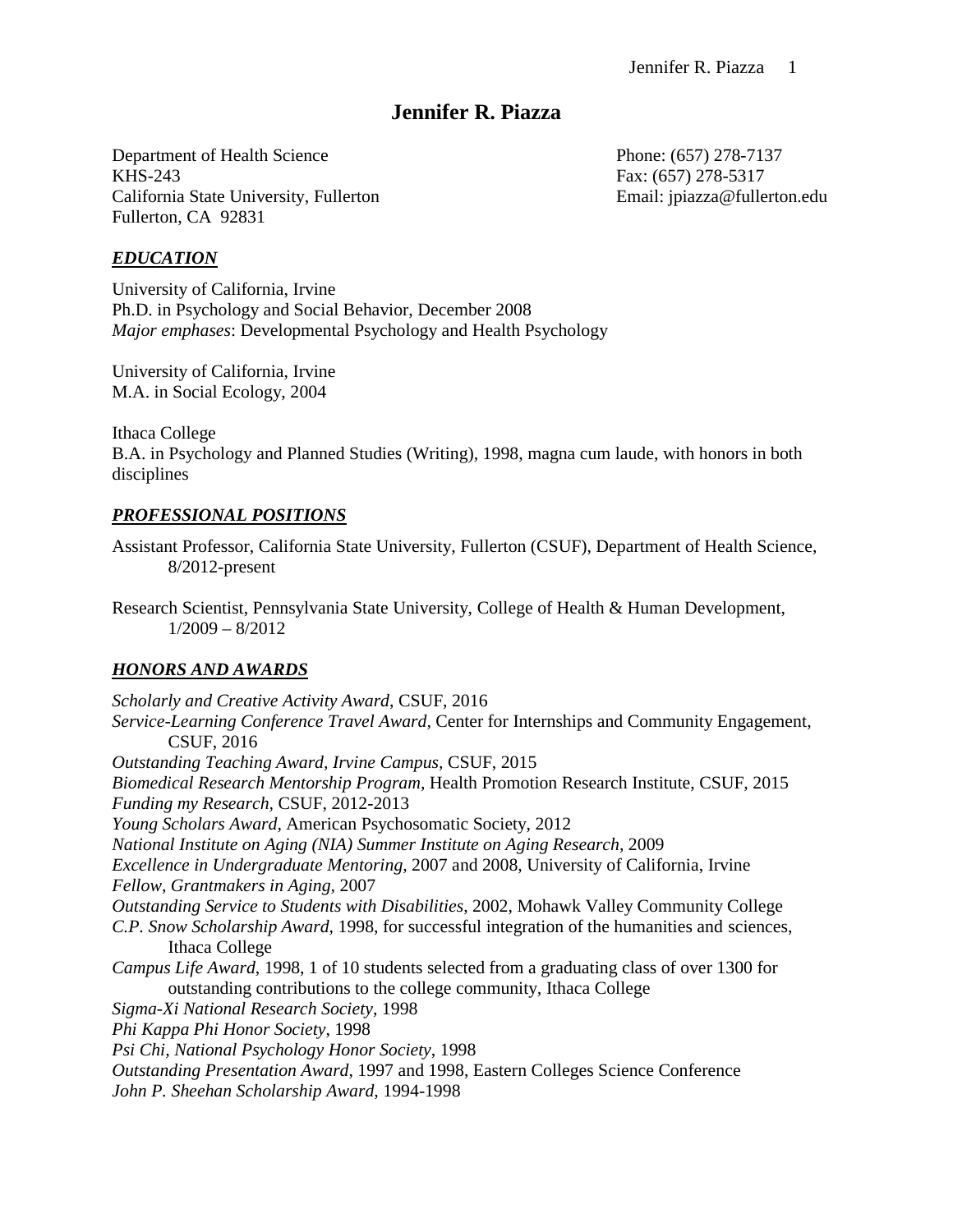# *FELLOWSHIPS*

*Dissertation Writing Fellowship* (\$9,217), 2008, University of California, Irvine *Graduate Dean's Dissertation Fellowship* (\$5,000), 2008, University of California, Irvine *Fletcher Jones Foundation Fellowship,* 2007-2008 (\$27,050), awarded annually to one graduate student campus-wide, who has demonstrated the potential to become a leader in academia, industry, government, or public service, University of California, Irvine *Dissertation Data Gathering Fellowship* (\$2500), 2007, University of California, Irvine *Data Collection Funding,* (\$600), 2006, University of California, Irvine *Graduate Opportunity Multi-Year Fellowship*, 2002-2005, University of California, Irvine *Sigma-Xi Grant-in-Aid-of-Research Award* (\$700), 1998 *Charles A. Dana Internship Award* (\$3000), 1997, Ithaca College

# **GRANTS**

### *Extramural*

- 2015-2018 National Institutes of Health: National Institute on Aging, 1R03AG047955 *Daily stressor reactivity and profiles of physical health across adulthood.* Role: Principal Investigator. Total costs: \$139,100
- 2013-2015 National Institutes of Health: National Institute on Aging, 1R01AG042431 *Aging, emotional well-being, and physical health*. Role: Visiting Researcher; Principal Investigator: Susan Charles. Total costs: \$300,505

### *Intramural*

- 2014-2015 Junior/Senior Faculty Research Award, CSUF, *Understanding Fibrofog: Examining the link between neuroendocrine activity and cognitive impairment among people with Fibromyalgia*. Role: Principal Investigator. Total Costs: \$8,719
- 2014-2015 Incentive Grant, CSUF, *Stressor reactivity, sleep and cognitive functioning: Examining associations between people with and without Fibromyalgia.* Role: Principal Investigator. Total Costs: \$10,000

## *RESEARCH INTERESTS*

Aging, emotion and health Biopsychosocial processes and aging Daily stressors and health indices Life-course adversity and health disparities

## *PUBLICATIONS*

- Charles, S. T., **Piazza, J. R**., & Urban, E. (2017) Mixed emotions across adulthood: When, where, and why? *Current Opinion in Behavioral Sciences, 15,* 58-61.
- Sachs-Ericsson, N. J., Sheffler, J. L., Stanley, I. H., **Piazza, J. R**., & Preacher, K. (2017). When emotional pain becomes physical: Adverse childhood experiences, pain, and the role of mood and anxiety disorders. *Journal of Clinical Psychology, 73*(10), 1403-1428. doi: 10.1002/jclp.22444
- Charles, S. T., **Piazza, J. R**., Mogle, J., Urban, E. J., Sliwinski, M. J., & Almeida, D. M. (2016). Age differences in emotional well-being vary by temporal reports. *Journals of Gerontology: Psychological Sciences, 71*(5), 798-807. doi: 10.1093/geronb/gbv011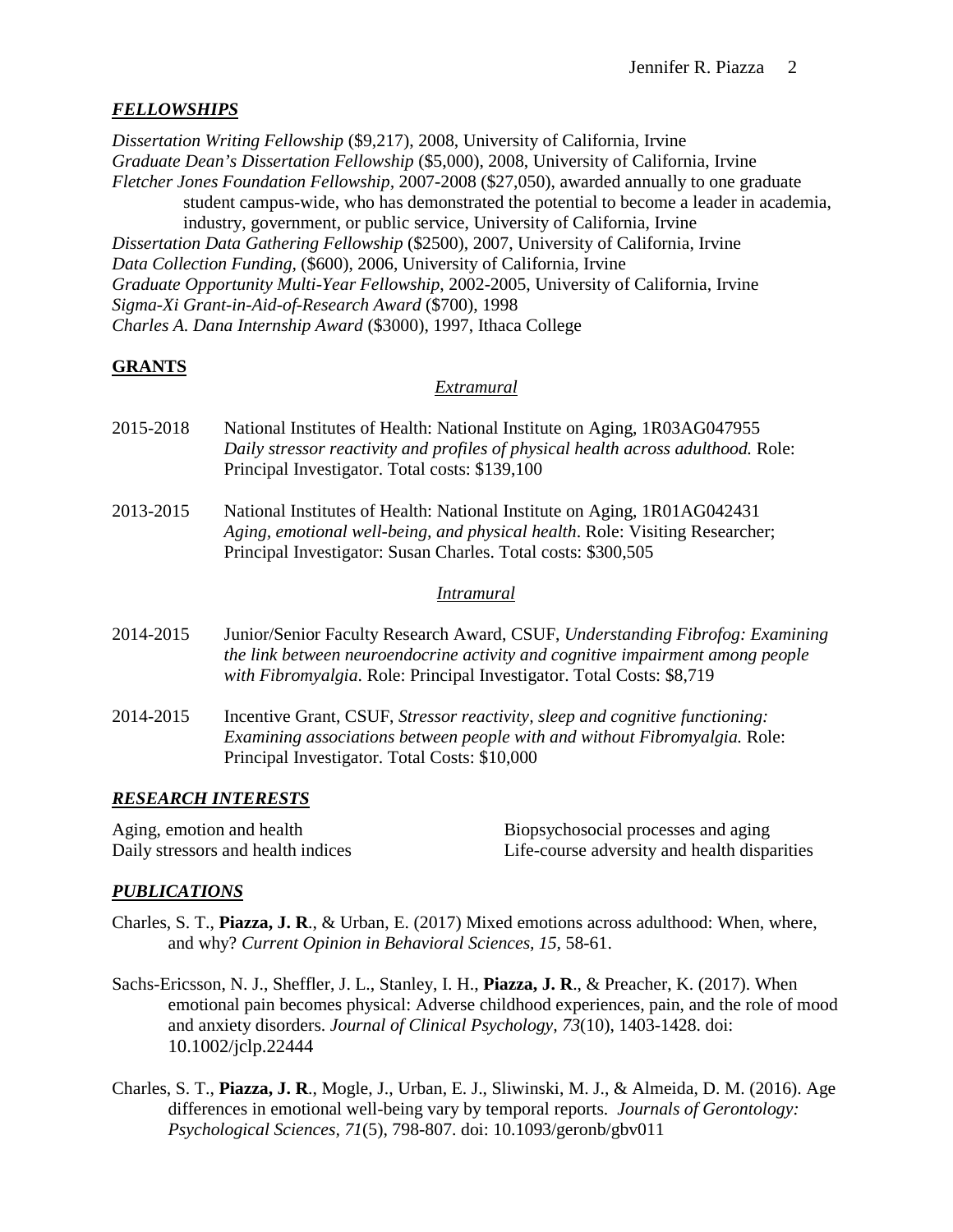- **Piazza, J. R**., Charles, S. C., Luong, G., & Almeida, D. M. (2015). One size fits all? Applying theoretical predictions about age and emotional experience to people with functional disabilities*. Psychology and Aging, 30*(4), 930-939. doi: 10.1037/pag0000045
- **Piazza, J. R.**, Charles, S. T., Sliwinski, M. J., Mogle, J., & Almeida, D. M. (2013). Affective reactivity to daily stressors and long-term risk of reporting a chronic health condition. *Annals of Behavioral Medicine, 45,* 110-120. doi: 10.1007/s12160-012-9423-0
- Stawski, R. S., Cichi, K., **Piazza, J. R**., & Almeida, D. M (2013). Associations among daily stressors and salivary cortisol: Findings from the National Study of Daily Experiences. *Psychoneuroendocrinology, 38*, 2654-2665*.* doi: 10.1016/j.psyneuen.2013.06.023
- Charles, S. T., **Piazza, J. R.**, Mogle, J., Sliwinski, M. J., & Almeida, D. M. (2013). The wear-andtear of daily stressors on mental health. *Psychological Science, 24*, 733-741*.* doi: 10.1177/0956797612462222
- **Piazza, J. R.**, Charles, S. T., Stawski, R. S., & Almeida, D. M. (2013). Age and the association between negative affective states and diurnal cortisol. *Psychology and Aging, 28*, 47-56. doi: 10.1037/a0029983
- **Piazza, J. R.**, & Charles, S. T. (2012). Affective disorders and age: The view through a developmental lens. In S. K. Whitbourne & M. Sliwinski (Eds.), *The Handbook of Developmental Psychology: Adulthood and Aging* (1<sup>st</sup> ed., pp. 275-292). Malden, MA: Wiley.
- Almeida, D. M., **Piazza, J. R.**, Stawski. R. S., & Klein, L. C. (2011). The speedometer of life: Stress, health, and aging. In K. W. Schaie & S. L. Willis (Eds.), *The Handbook of the Psychology of*   $Again$   $(7<sup>th</sup>$  ed., pp. 191-206). Oxford, England: Elsevier.
- **Piazza, J. R.**, Almeida, D. M., Dmitrieva, N. O., & Klein, L. C. (2010). Frontiers in the use of biomarkers of health in research on stress and aging*. Journals of Gerontology: Psychological Sciences, 65,* 513-252. doi: 10.1093/geronb/gbq049
- Charles, S. T., & **Piazza, J. R.** (2010). Adulthood and aging*.* In I. B. Weiner & W. E. Craighead (Eds.), *Concise Corsini Encyclopedia of Psychology and Behavioral Sciences* (4<sup>th</sup> ed., pp. 38-39). New York: Wiley.
- Almeida, D. M., **Piazza, J. R.**, & Stawski, R. (2009). Inter-individual differences and intraindividual variability in the cortisol awakening response: An examination of age and gender. *Psychology and Aging, 24*, 819-827. doi: 10.1037/a0017910
- Charles, S. T., & **Piazza, J. R.** (2009). Age differences in affective well-being: Context matters. *Social and Personality Psychology Compass, 3,* 711-734. doi: 10.1111/j.1751- 9004.2009.00202.x
- **Piazza, J. R.** (2009). Teaching guide for: Age differences in affective well-being: Context matters. *Social and Personality Psychology Compass, 4,* 82-88. doi: 10.1111/j.1751- 9004.2009.00240.x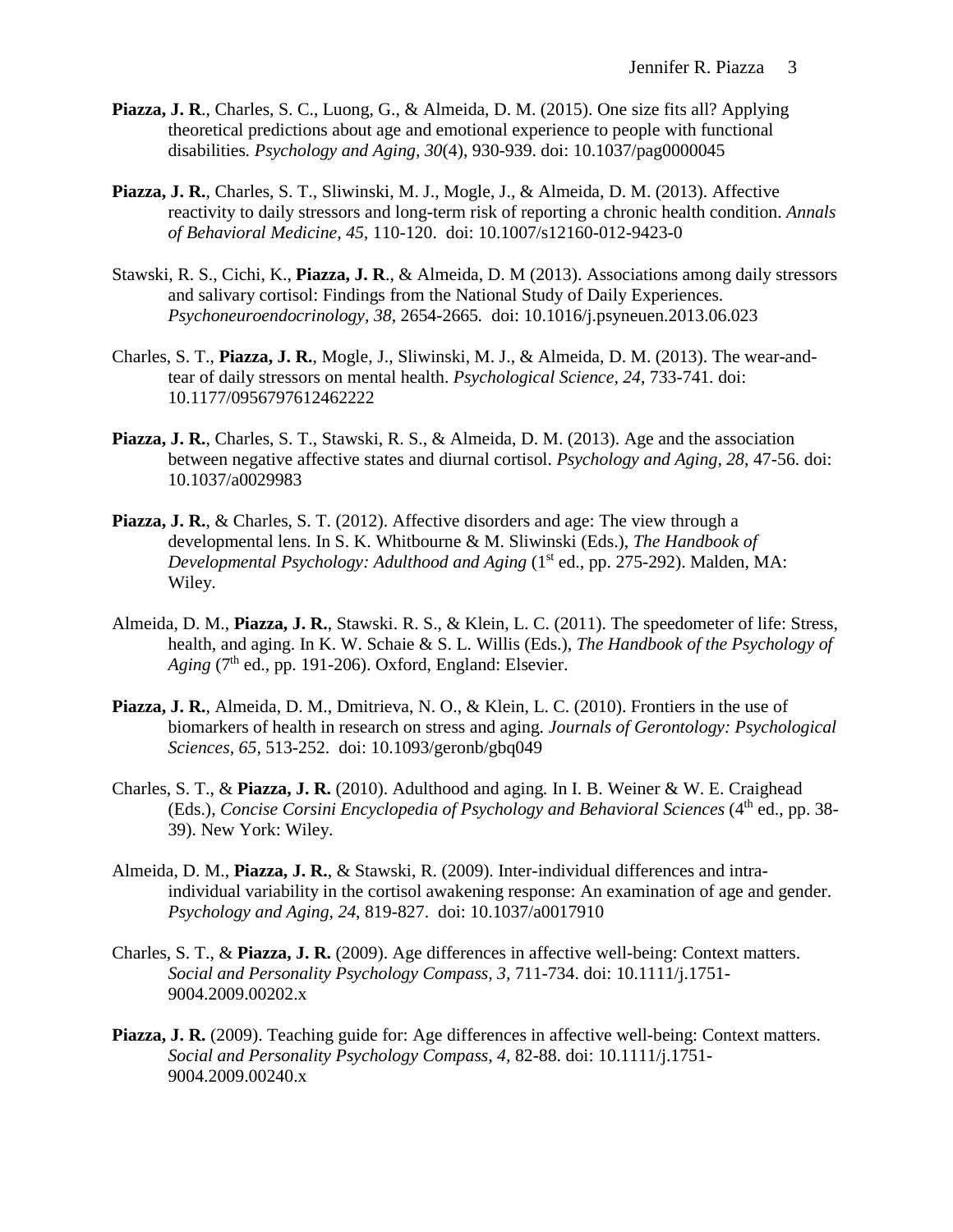- Charles, S. T., **Piazza, J. R.**, Luong, G., & Almeida, D. M. (2009). Now you see it, now you don't: Age differences in affect reactivity to social tensions. *Psychology and Aging, 24,* 645-653*.*  doi: 10.1037/a0016673.
- **Piazza, J. R.**, Charles, S. T., & Almeida, D. M. (2007). Living with chronic health conditions: Age differences in affective well-being. *Journals of Gerontology: Psychological Sciences, 62,*  313-321*.*
- Charles, S. T., & **Piazza, J. R.** (2007). Memories of social interactions: Age differences in emotional intensity. *Psychology and Aging, 22,* 300-309. doi:10.1037/0882-7974.22.2.300
- **Piazza, J. R.**, & Charles, S. T. (2006). Mental health of the Baby Boomers. In S. Krauss-Whitbourne & S. Willis (Eds.). *The Baby Boomers Grow Up: Contemporary Perspectives on Midlife* (pp. 111-146)*.* Hillsdale, NJ: Erlbaum.

## *Conference Proceedings:*

- **Piazza, J. R.** (2008). Protecting vulnerable elders: Justice for victims of elder abuse. In *Breaking away: Charting a new course in aging philanthropy. Proceedings of the Grantmakers in Aging annual conference, October 31-November 2, 2007* (pp. 8-9). Wayne, PA: Strategic Communications and Planning*.*
- **Piazza, J. R.** (2008). Civic engagement: Community experience partnership. In *Breaking away: Charting a new course in aging philanthropy. Proceedings of the Grantmakers in Aging annual conference, October 31-November 2, 2007* (pp. 12-14). Wayne, PA: Strategic Communications and Planning*.*

## *MANUSCRIPTS SUBMITTED FOR PUBLICATION*

- Sheffler, J., Sachs-Ericsson, N., Stanley, I., & **Piazza, J. R.** *Adverse childhood experiences and coping strategies: Identifying pathways to health resiliency.* Resubmitted to the *International Journal of Stress Management.*
- **Piazza, J. R.,** Dmitrieva, N. D., Charles, S., T., Almeida, D. M. & Orona, G. O. *Diurnal cortisol profiles and health outcomes: A story of age and dysregulation.* Revise/resubmit received from *Health Psychology.*

# *MANUSCRIPTS IN PREPARATION*

**Piazza, J. R.**, Orona, G., Almeida, D., & Zarit, S. (in preparation). *Adding insult to injury: The combined effect of daily interpersonal stressors and chronic interpersonal strain on indices of physical health.*

## *CONFERENCE PRESENTATIONS AND INVITED TALKS* (*\*denotes student author*)

## *Peer-Reviewed Presentations*

\*Kircher, J., \*Castaneda, J., Cherry, B., **Piazza, J. R**. & Zettel-Watson, L. (2017, April). Depression as a moderator between stress and chronic pain in older adults with Fibromyalgia. Paper presented at the annual conference of the Western Psychological Association, Sacramento, CA.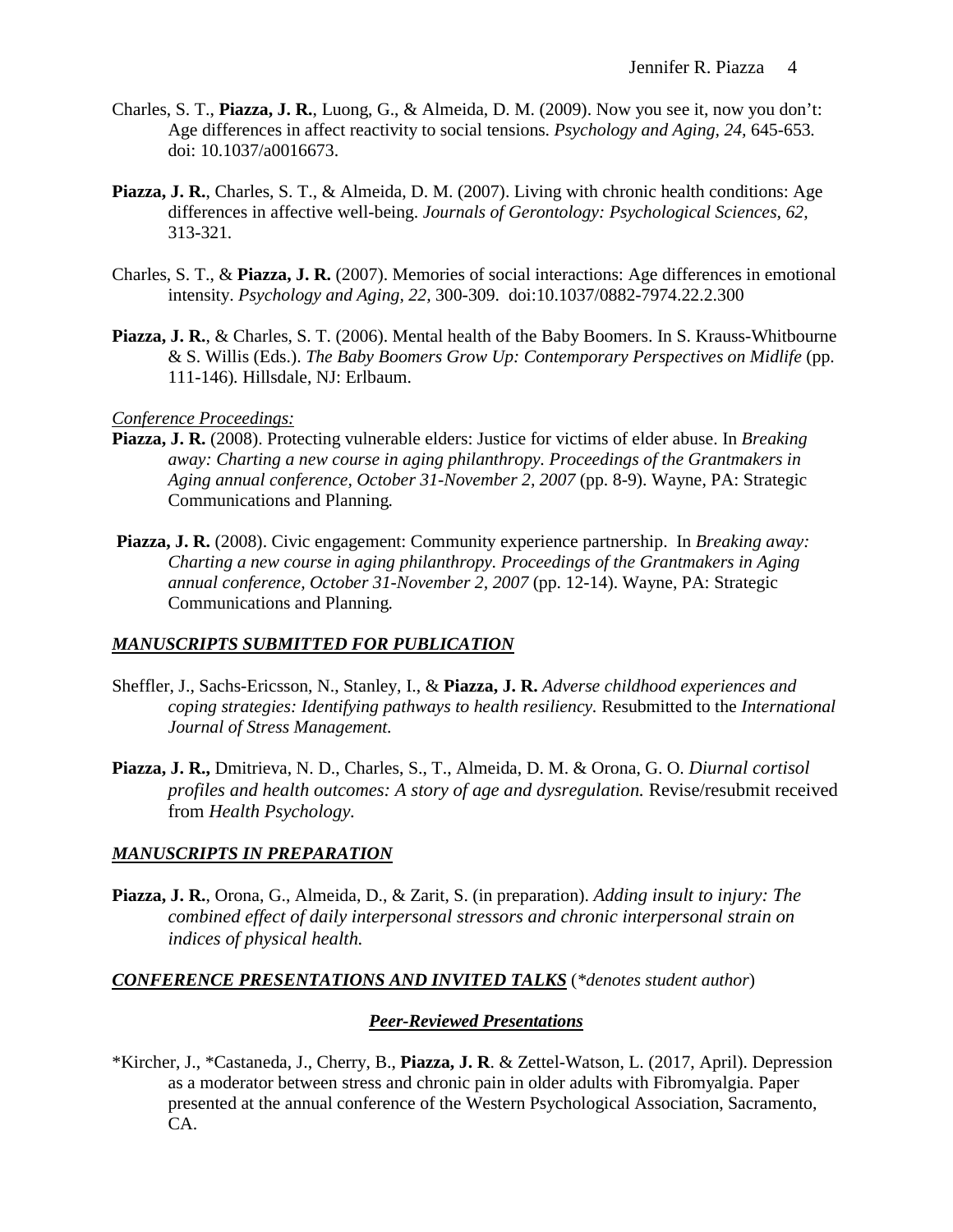- \*Orona, G., **Piazza, J. R**. Zarit, S. H., & Almeida, D. M. (2016, November). *The role of event centrality in predicting diurinal cortisol.* Symposium paper presented at the annual conference of the Gerontological Society of America, New Orleans, LA.
- Sin, N., Turiano, N., **Piazza, J. R**., & Almeida, D. M. (2016, November). *Affective reactivity to daily stressors and risk of mortality 20 years later.* Symposium paper presented at the annual conference of the Gerontological Society of America, New Orleans, LA.
- \*Kircher, J., \*Sanchez, V., \*Islas, L., \*Briseno, A., Cherry, B., **Piazza, J. R**., & Zettel-Watson, L. (2016, April). *The relationship between social support, stress, and pain in Fibromyalgia.*  Symposium paper presented at the annual conference of the Western Psychological Association, Long Beach, CA.
- \*Motts, R., **Piazza, J. R.,** & Zettel-Watson, L. (2016, April). *Quality of life in employed and unemployed older adults with Fibromyalgia.* Symposium paper presented at the annual conference of the Western Psychological Association, Long Beach, CA.
- **Piazza, J. R.** *Implementing service learning in gerontology-related courses: A hybrid approach.* (2016, March). Resource exchange conducted at the annual conference of the Association for Gerontology in Higher Education, Long Beach, CA.
- Charles, S. T., **Piazza, J. R**., Luong, G., & Almeida, D. M. (2015, November). *Applying predictions about age and emotional experience to people with functional disabilities.* Symposium paper presented at the annual conference of the Gerontological Society of America, Orlando, FL.
- **Piazza, J. R.,** Almeida, D. M., Charles, S. T., Mogle, J., & Sliwinski, M. (2013, June). *Affective reactivity to daily stressors predicts long-term mental and physical health outcomes.* Symposium paper presented at the annual conference of the International Association of Gerontology and Geriatrics, Seoul, Korea.
- **Piazza, J.R.,** Charles, S. T., Stawski, R. S., & Almeida, D. M. (2012, November). *Affect and cortisol: Age matters.* Symposium paper presented at the annual conference of the Gerontological Society of America, San Diego, CA.
- Almeida, D. M., Mogle, J., **Piazza, J. R.,** & Stawski, R. S. (2012, November). *Longitudinal patterns of daily stress processes and diurnal cortisol.* Symposium paper presented at the annual conference of the Gerontological Society of America, San Diego, CA.
- **Piazza, J. R.**, Charles, S. T., Almeida, D. M., Mogle, J., & Slwinski, M. (2012, March). *Reactivity to daily stressors and long-term risk of reporting a chronic health condition.* Paper presented at the annual conference of the American Psychosomatic Society, Athens, Greece.
- Charles, S. T., Williams, J., & **Piazza, J. R.** (2012, January). *Age differences in physiological reactivity: Letting go versus holding onto negative experiences.* Symposium paper presented at the annual conference of the Society for Personality and Social Psychology, San Diego, CA.
- **Piazza, J. R.**, Gerstorf, D., & Almeida, D. M. (2011, November). *Perceptions of neighborhood quality and change in psychological well-being over time.* Symposium paper presented at the annual conference of the Gerontological Society of America, Boston, MA.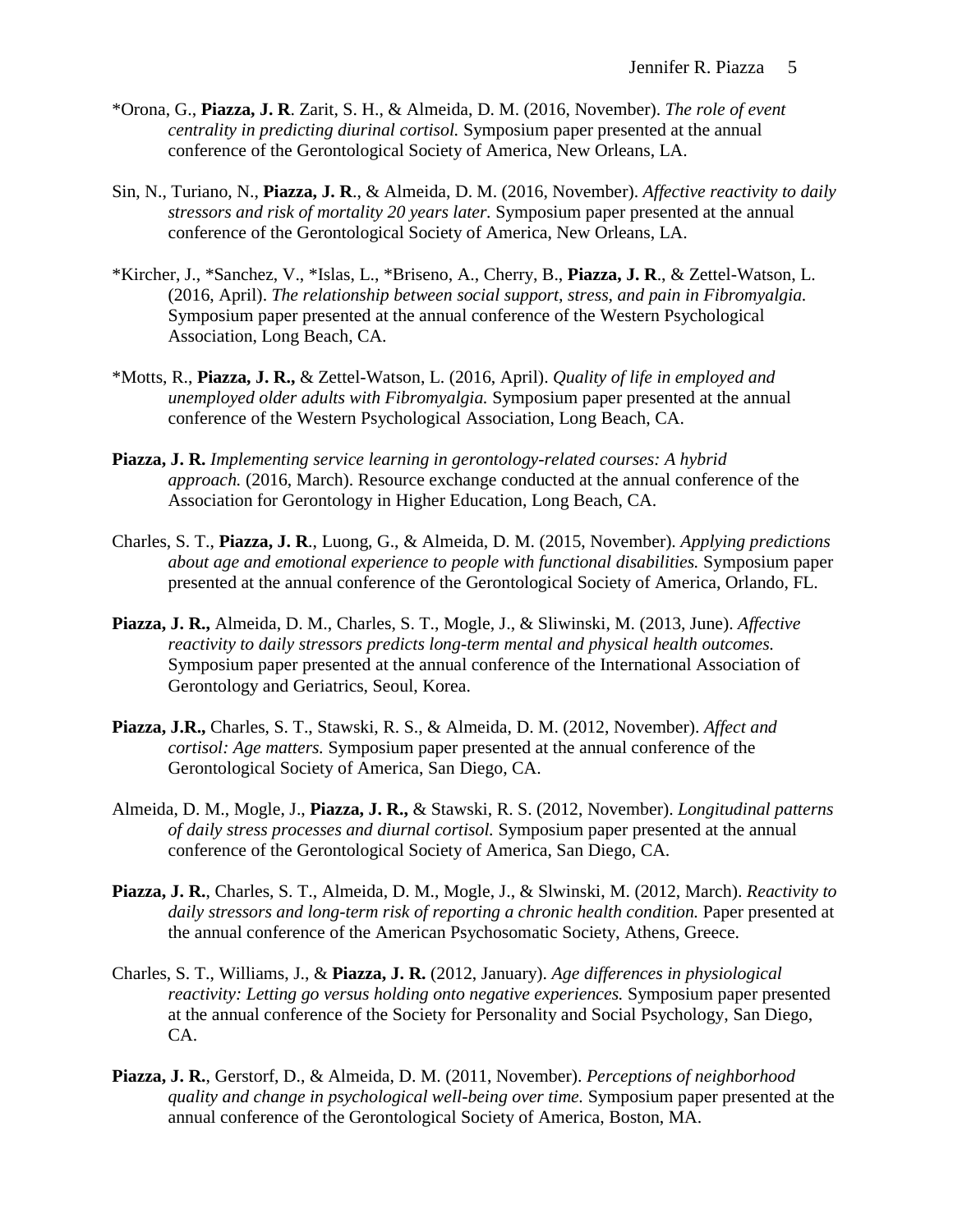- Mallers, M. H., Charles, S. T., **Piazza, J. R.** (2011, November). *Early parent-child relationships and health outcomes across adulthood: An examination of physiological functioning. Paper* presented at the annual conference of the Gerontological Society of America, Boston, MA.
- **Piazza, J. R.**, Charles, S. T., Stawski, R. S., & Almeida, D. M. (2010, November). *Age and the association between daily negative affect and bedtime cortisol.* Paper presented at the annual conference of the Gerontological Society of America, New Orleans, LA.
- Almeida, D. M., **Piazza, J. R.**, & Stawski, R. S. *Intra-individual variability in the cortisol awakening response: An examination of age and gender* (2009, November). Symposium paper presented at the annual conference of the Gerontological Society of America, Chicago, IL.
- Zoccola, P. M., **Piazza, J. R.**, Quas, J. A., & Yim, I. S. (2009, March). *Trait rumination predicts elevated cortisol responses to an acute psychosocial stressor.* Symposium paper presented at the annual conference of the American Psychosomatic Society, Chicago, IL.
- Charles, S. T., **Piazza, J. R.**, & Almeida, D. A. (2008, November). *Examining affective reactivity among people with a spinal cord injury.* Symposium paper presented at the annual conference of the Gerontological Society of America, National Harbor, MD.
- **Piazza, J. R.**, Rook, K. S., Charles, S. T., & Newsom, J. (2006, November). *Mixed Blessings: The relationship between social ties and affective well-being among older adults.* Symposium paper presented at the annual conference of the Gerontological Society of America, Dallas, TX.
- **Piazza, J. R.**, Charles, S. T., & Almeida, D. (2005, November). *Emotional well-being and reactivity to stressors: The benefits of age in the context of chronic illness.* Symposium paper presented at the annual conference of the Gerontological Society of America, Orlando, FL.

#### *Invited Talks*

- **Piazza, J. R**. (2017, February). *Stress, health and aging: The good news and the bad.* Invited talk presented at the Osher Lifelong Learning Institute (OLLI), CSUF.
- Stawski, R. S., Cichi, K., **Piazza, J. R**., & Almeida, D. M (2013, August). *Associations among daily stressors and salivary cortisol: Findings from the National Study of Daily Experiences.*  Invited talk presented at the annual conference of the American Psychological Association, Honolulu, HI.
- **Piazza, J. R.** (2011, December). *Stress, health, and aging: The little things matter.* Invited talk presented to the Department of Health Science, CSUF.
- **Piazza, J. R.**, Charles, S. T., Stawski, R. S., & Almeida, D. M. (2010, December). *Age, emotions, and evening cortisol: Testing the Theory of Strength and Vulnerability Integration (SAVI).* Invited talk presented at the Midlife Development in the United States (MIDUS) meeting, Madison, WI.
- **Piazza, J. R.** (2007, November). *Emotional experience across the lifespan: Separating fact from fiction.* Invited talk presented at Grantmakers in Aging annual conference, San Diego, CA.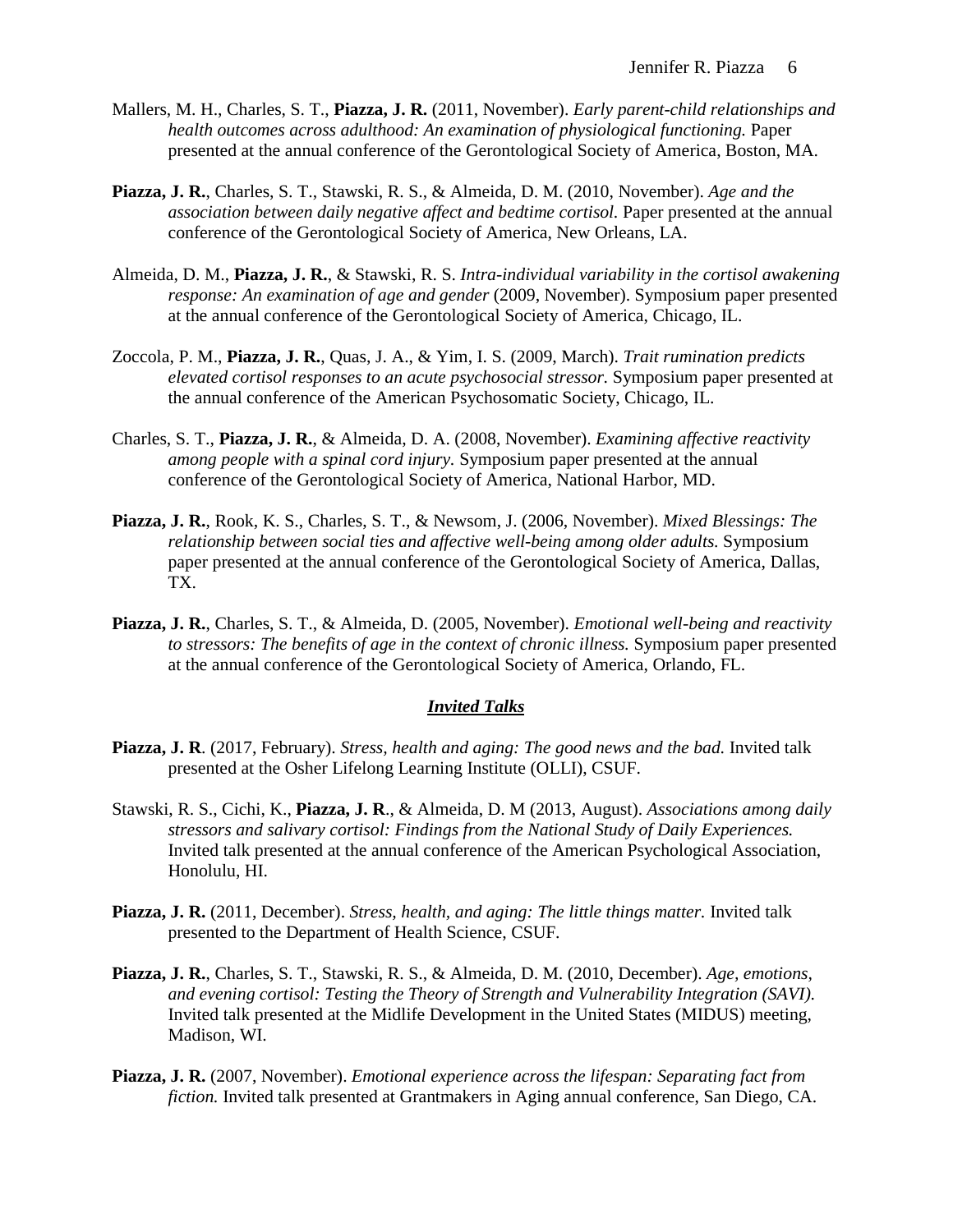- **Piazza, J. R.** (2004, June). *The stability of emotional memories over time.* Invited talk presented at the Psychology and Social Behavior Colloquium, University of California, Irvine.
- Charles, S. T., Dmitrieva, N., Moore, A. L., & **Piazza, J. R.** (2003, October). *Age differences in response to emotional stimuli: A many splendored thing*. Invited talk presented at the Psychology and Social Behavior Colloquium, University of California, Irvine.
- **Piazza, J. R.**, & Sharma, K. (2000, November). *Teaching about cultural diversity.* Invited talk presented at the Saga-Ken Board of Education mid-year seminar, Saga-City, Japan.
- **Piazza, J. R.**, & Evans, K. (1999, November). *Coping with stress in a foreign country*. Invited talk presented at the Saga-Ken Board of Education mid-year seminar, Saga-City, Japan.

### *POSTER PRESENTATIONS*

#### *Peer-Reviewed Presentations*

- \*Kircher, J., \*Pucelli, A., \*Diab, R., & \*Ramirez, C., Cherry, B., & **Piazza, J. R.** (2016, May). *The safety and efficacy of the Trier Social Stress Test in individuals with Fibromyalgia: A pilot study*. Poster presented at the annual conference of the American Pain Society, Austin, TX.
- \*Kircher, J., \*Pucelli, A., \*Islas, L., & \*Briseno, A., Cherry, B., & **Piazza, J. R.** (2016, April). *Modifying the Trier Social Stress Test in individuals with Fibromyalgia*. Poster presented at the annual conference of the Western Psychological Association, Long Beach, CA.
- **Piazza, J. R.,** Charles, S. T., Sin, N., & Almeida, D. M. (2016, March). *Stressor exposure, stressor reactivity and profiles of the sympathetic nervous system.* Poster presented at the annual conference of the American Psychosomatic Society, Denver, CO.
- Sheffler, J. L., Stanley, I., Sachs-Ericsson, N., & Piazza, J. R. (2016, March). *Coping with childhood adversity: Identifying pathways to health resiliency in adulthood.* Poster presented at the annual conference of the American Psychosomatic Society, Denver, CO.
- \*Orona, G., **Piazza, J. R.**, Zarit, S. H., & Almeida, D. G. (2014, November) *Event centrality and*  daily well-being: The synergistic effect of chronic strains and daily hassles. Poster presented at the annual conference of the Gerontological Society of America, Washington, D.C.
- \*Williams, J., Charles, S. T., **Piazza, J. R**., Gruenewald, T., & Almeida, D. A. (2013, November) *Neighborhood socioeconomic status and physiological risk: An examination of allostatic load.* Poster presented at the annual conference of the Gerontological Society of America, New Orleans, LA.
- Klein, L. C., **Piazza, J. R**., Walter, K. N., Whetzel, C. A., & Almeida, D. A. (2012, March). *Day-today variability in number of cigarettes smoked per day: Interpersonal stress matters.* Poster presented at the annual meeting of the Society for Research on Nicotine and Tobacco, Houston, TX.
- **Piazza, J. R.**, Zoccola, P. M., Mackay, J., Dickerson, S. S., & Charles, S. T. (2010, March). *Psychological and physiological reactivity to a social evaluative stressor: The effect of caregiving for a spouse with dementia.* Poster presented at the annual conference of the American Psychosomatic Society, Chicago, IL.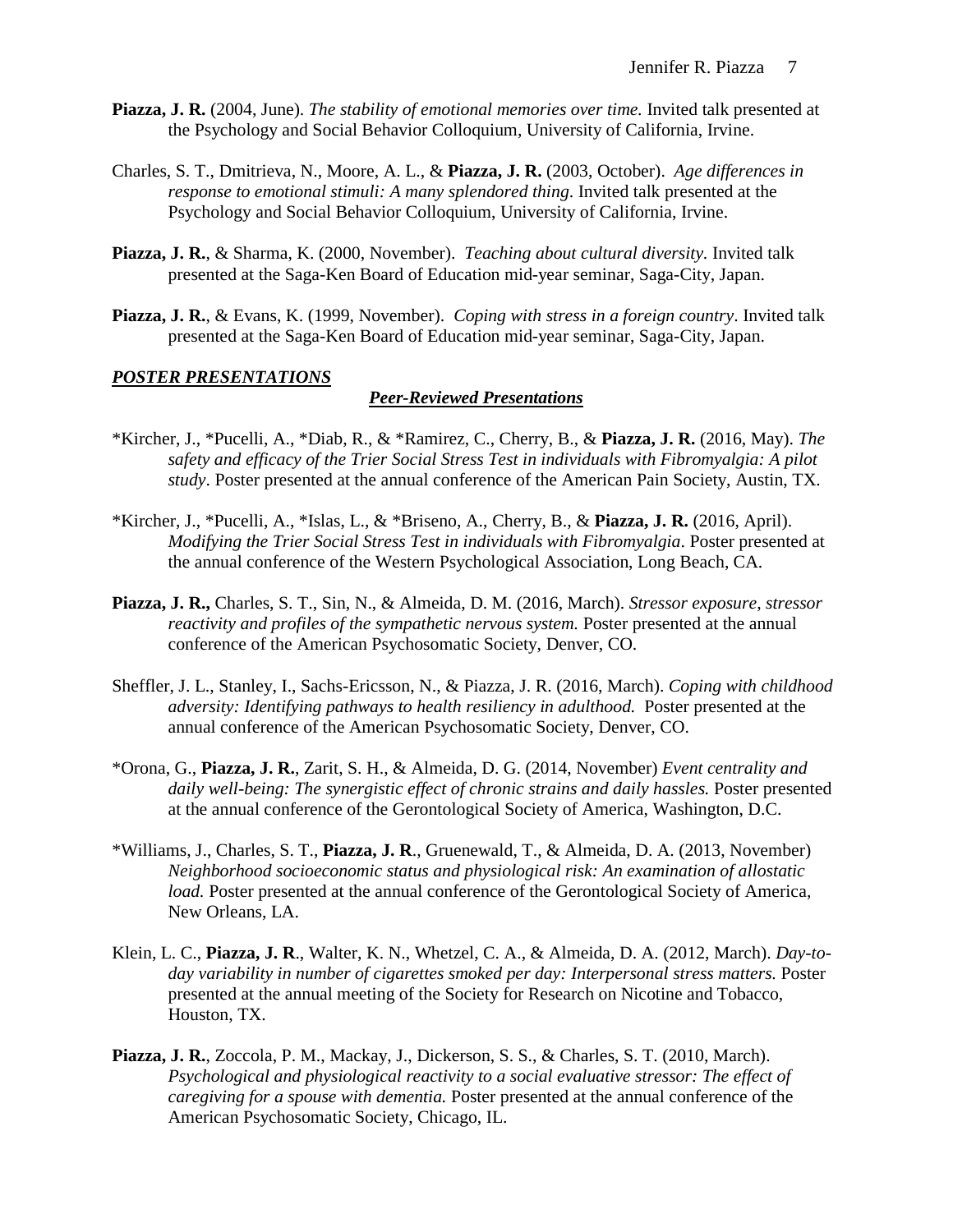- **Piazza, J. R.**, & Charles, S. T. (2008, November). *Living with functional disabilities: Age differences in affective well-being.* Poster presented at the annual conference of the Gerontological Society of America, National Harbor, MD.
- \*Munoz, E., **Piazza, J. R.**, & Charles, S. T. (2008, November). *Control beliefs when faced with the uncontrollable: Perceptions influence emotional outcomes.* Poster presented at the annual conference of the Gerontological Society of America, National Harbor, MD.
- **Piazza, J. R.**, Charles, S. T., & Dickerson, S. S. (2007, November). *Adding insult to injury: How reactivity to an acute stressor varies by level of perceived chronic stress.* Poster presented at the annual conference of the Gerontological Society of America, San Francisco, CA.
- **Piazza, J. R.**, & Charles, S. T. (2006, May). *Emotional experience during a life transition: Applying the tenets of Socioemotional Selectivity Theory.* Poster presented at the annual conference of the Association for Psychological Science, New York, NY.
- **Piazza, J. R.**, & Charles, S. T. (2005, May). *Age differences in perceptions of emotion regulation.* Poster presented at the annual conference of the American Psychological Society, Los Angeles, CA.
- **Piazza, J. R.**, & Charles, S. T. (2004, November). *Remembering emotion: Older adults' experience of relocation.* Poster presented at the annual meeting of the Gerontological Society of America, Washington D.C.
- Rader, N. D., & **Piazza, J. R.** (1999, April). *The effect of reflections on visual cliff avoidance: A tale of two cliffs.* Poster presented at the biennial meeting of the Society for Research in Child Development, Albuquerque, New Mexico.
- **Piazza, J. R.**, Quimby, J. M. & Rader, N. D. (1998, February). *A comparative analysis of methods employed in visual cliff studies.* Poster presented at the conference of the Eastern Psychological Association, Boston, MA.

## *TEACHING INTERESTS*

Developmental Psychology Health Psychology Adulthood and Aging Biopsychosocial Processes Research Methods Writing-intensive courses

# *TEACHING EXPERIENCE*

#### *Instructor of Record*

| Fall 2012-<br>Present | California State University, Fullerton<br>Health Science 475, Health Science Planning, Research and Evaluation<br>Health Science 450, Applied Health Promotion in Aging Populations<br>Gerontology 501, Research Methods in Gerontology (graduate course) |
|-----------------------|-----------------------------------------------------------------------------------------------------------------------------------------------------------------------------------------------------------------------------------------------------------|
| 2009                  | University of California, Irvine<br>Psychology and Social Behavior 106, Life-Span Developmental Psychology                                                                                                                                                |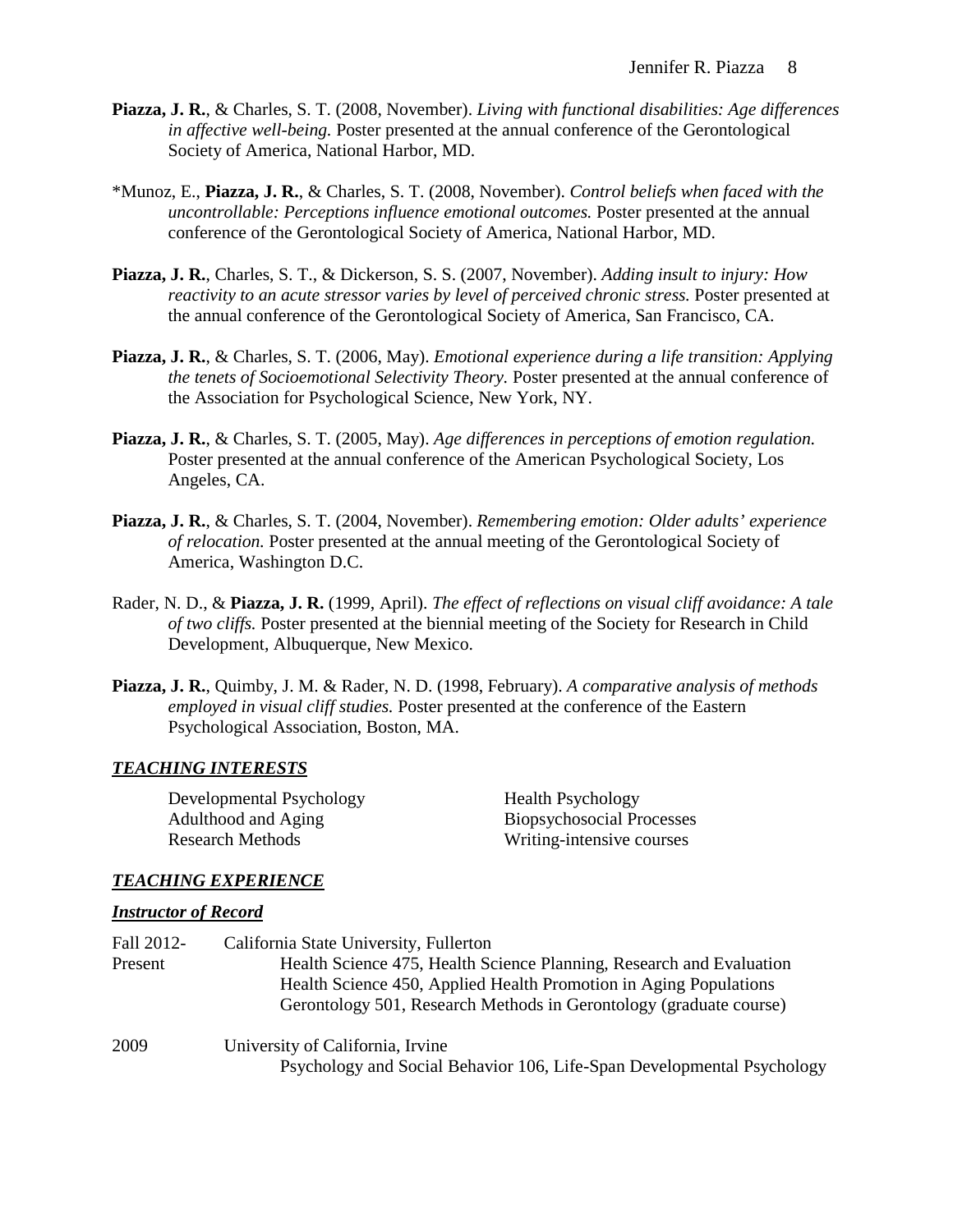## *Teaching Assistant*

| 2003-2005 | University of California, Irvine<br><b>Research Methods</b><br>Clinical Psychology<br><b>Statistics</b> |
|-----------|---------------------------------------------------------------------------------------------------------|
| 1997-1998 | Ithaca College<br>Developmental Psychology                                                              |

## *Other Teaching Experience*

1997-1998 *Writing Tutor*, Ithaca College<br>1998-2000 *Assistant Language Teacher*, J 1998-2000 *Assistant Language Teacher,* Japan Exchange and Teaching Program, Saga, Japan 2001-2002 *Tutor/Mentor for at-risk students*, Mohawk Valley Community College, Utica, NY

# *QUANTITATIVE SKILLS*

*Statistical Expertise*: SPSS, SAS, Multi-Level Modeling *Statistical Coursework*: Advanced Data Analysis I and II; Applied Longitudinal Data Analysis, Meta-Analysis; Structural Equation Modeling

## *PROFESSIONAL AND SERVICE ACTIVITIES*

#### *Departmental Service*

| $2017$ - Current            | Elected Member, Department Personnel Committee, CSUF                   |
|-----------------------------|------------------------------------------------------------------------|
| 2017 - Current              | Member, EOHS Search Committee, CSUF                                    |
| 2016 - Current              | Chair, Undergraduate Assessment Committee, CSUF                        |
| $2016$ - Current            | Member, Health Science Undergraduate Committee, CSUF                   |
| $2016 - 2017$               | Member, EOHS Search Committee, CSUF                                    |
| $2012 - 2016$               | Member, MPH Program Committee, CSUF                                    |
| 2012-2016                   | Member, MPH Comprehensive Exam Committee, CSUF                         |
| $2014 - 2015$               | Co-Chair, Award and Events Planning Committee, CSUF                    |
| $2012 - 2014$               | Chair, MPH Colloquia/Workshop Ad Hoc Committee, CSUF                   |
| College Service             |                                                                        |
| 2016 - Current              | Assessment Coordinator, Health Science, CSUF                           |
| <b>University Service</b>   |                                                                        |
| 2015                        | Reviewer, Outstanding Student Award, CSUF                              |
| 2015                        | Reviewer, Southern California Conferences for Undergraduate Research   |
| $2013$ - Current            | Member, Health Promotion Research Institute (HPRI), CSUF               |
| $2013$ - Current            | Steering Committee Member, Institute of Gerontology, CSUF              |
| 2013 - Current              | Member, Faculty Hearing Committee, CSUF                                |
| $2012 - 2014$               | Member, Gerontology Program Council, CSUF                              |
| $2012 - 2013$               | Member, Gerontology Curriculum Program Committee, CSUF                 |
| <b>Community Service</b>    |                                                                        |
| $2012$ - Current            | Founding Member, Orange County Healthy Aging Initiative (OCHAI)        |
| <b>Professional Service</b> |                                                                        |
| 2016                        | Ad hoc Grant Reviewer, MESH, National Institutes of Health (NIH)       |
| $2012 - 2013$               | Program Co-Chair, American Psychological Association (APA), Division 7 |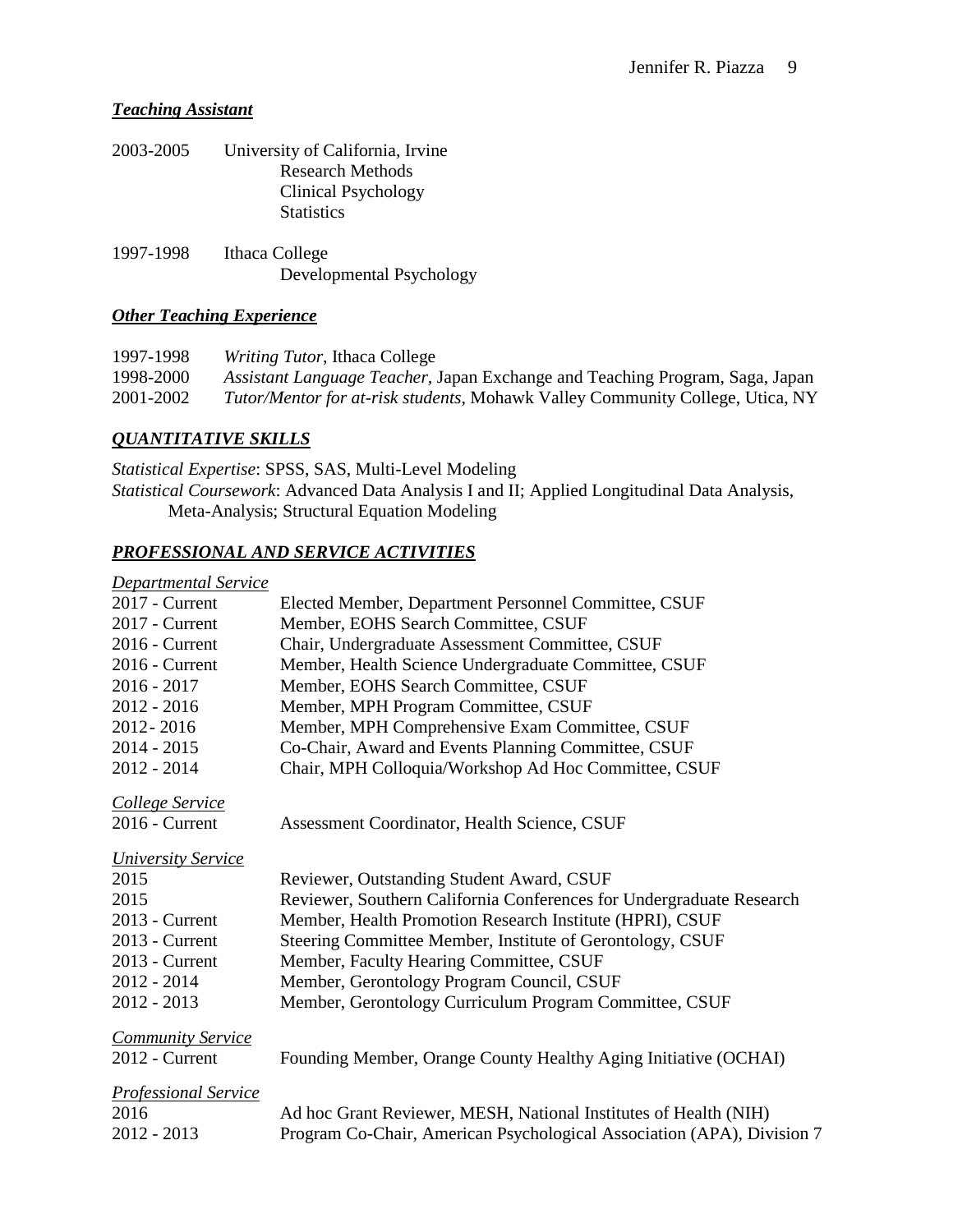| 2013 | Symposium Organizer, APA, Division 7. Symposium title: Trauma, stress          |
|------|--------------------------------------------------------------------------------|
|      | and cortisol.                                                                  |
| 2013 | Symposium Organizer, APA, Division 7. Symposium title:                         |
|      | Neurological and Physiological Implications of Maltreatment                    |
| 2012 | Symposium Organizer, Gerontological Society of America. Symposium title:       |
|      | Stressor accumulation, health and well-being: The effects of adverse, additive |
|      | life experiences.                                                              |
| 2010 | Conference Abstract Reviewer, American Psychosomatic Society                   |
| 2009 | Program Review Committee Member, APA, Division 7                               |
|      |                                                                                |

*Ad Hoc Reviewer-Journals*

*Aging and Mental Health Aging, Neuropsychology & Cognition Annals of Internal Medicine Annals of Neuroscience and Psychology Californian Journal of Health Promotion Developmental Psychology Emotion Healthcare International Journal of Psychology & Counselling Journals of Gerontology: Social Sciences Journal of Social & Personal Relationships Journal of Research in Personality PLOS ONE Psychology and Aging Psychological Science Social Science and Medicine*

#### *PROFESSIONAL AFFILIATIONS*

Member of the Gerontological Society of America Member of the American Psychosomatic Society